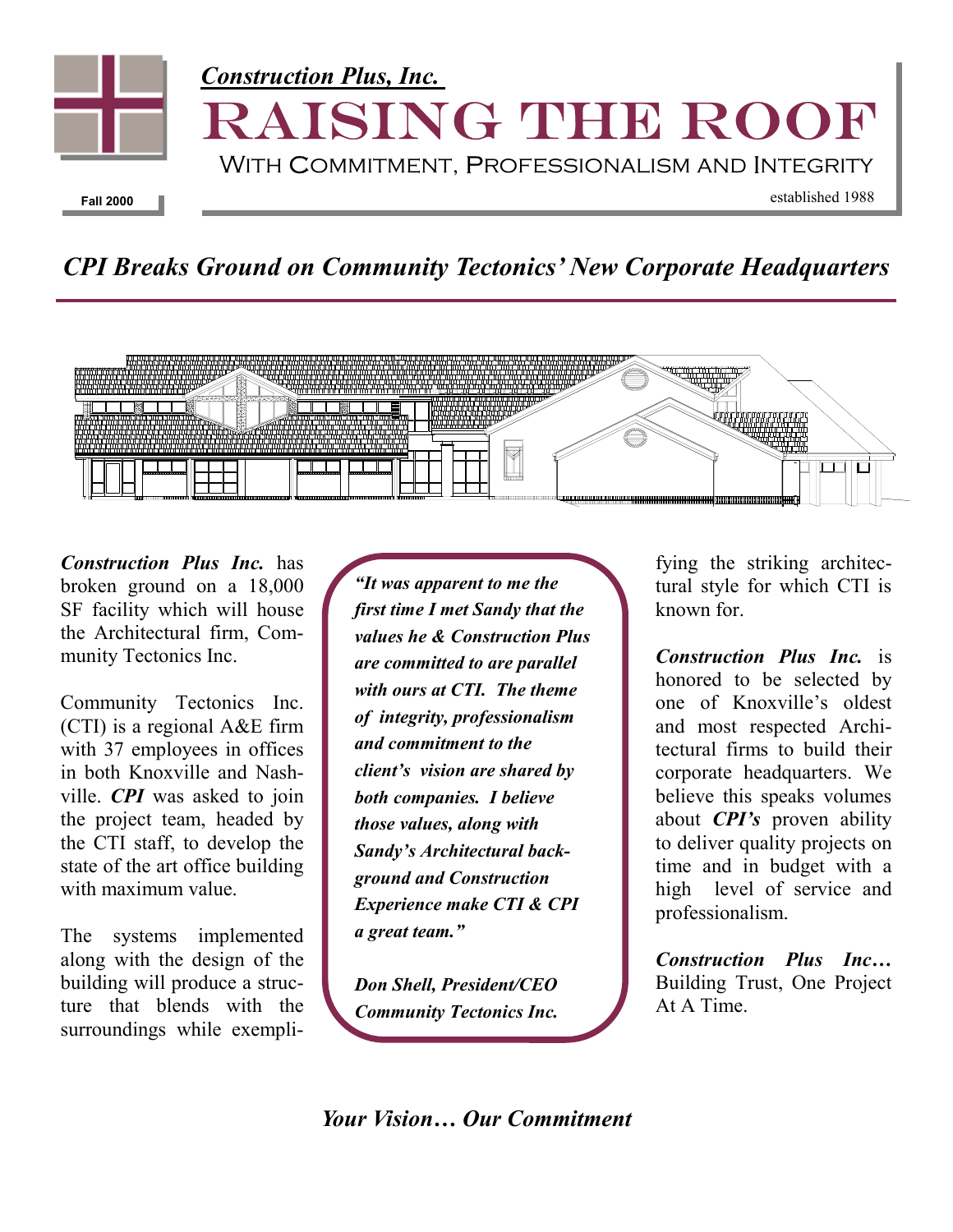

*CPI Finishes Projects for the Town of Farragut & Salomon Smith Barney* 

Page 2

**Fall 2000** 

*I've participated in the construction of over 100 of our offices and the one built by Construction Plus has the highest quality of any. To achieve that level of quality in the time frame we demanded is almost unbelievable."* 

*Herron Ruddisil Senior Project Manager, Salomon Smith Barney* 



*Smith Barney's new Knoxville office in Landmark Center.* 



*The Town of Farragut's Town Hall.* 

*"Construction Plus Inc. consistently operated in a team oriented manner. A demanding client was pleased with the successful completion of the project ahead of schedule and within the budget. CPI is truly a company that stands behind their commitments."* 

*David L. Wooley, AIA President, Barber & McMurry*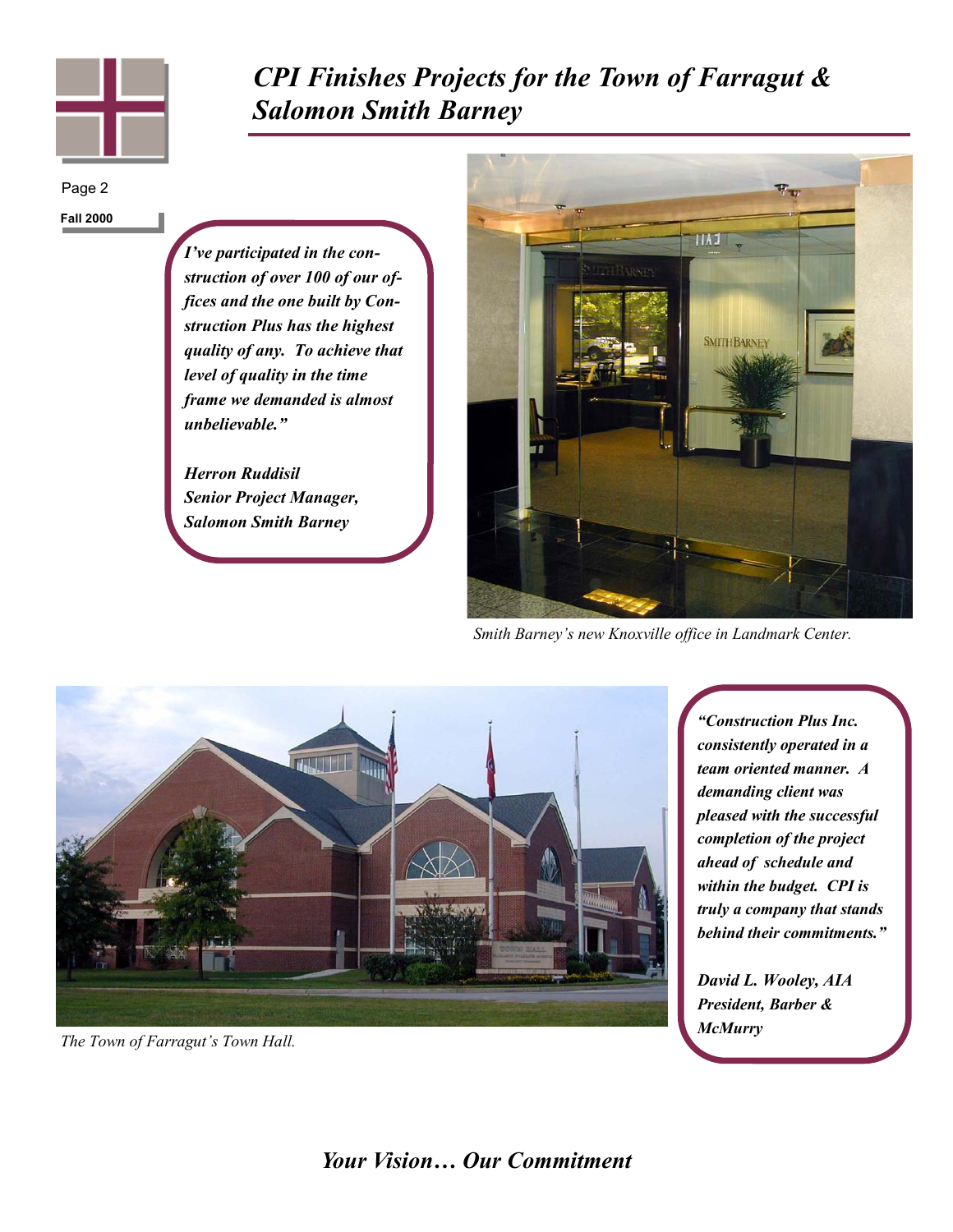# **CONSTRUCTION TODAY**

### *Is it Possible to Build a Construction Project Hassle Free?*





The time has come, and you're ready to build your project. You have probably either lived through a bad building experience before, or have heard stories from people who have. Is there a hassle-free way to **Fall 2000**  build? Yes, you have the ability to make choices that will impact the process dramatically. The first, and most important, decision you face is to select between two basic choices: 1) Select the most qualified builder and *Negotiate* a contract, *or* 2) *Ask for bids* from several contractors. The following is a quick comparison of the different parameters you will experience from each of these choices. Page 3

#### **COMPETITIVE BIDDING**

- 1. More risk for owner.
- 2. More risk for contractor.
- 3. Sets up ADVERSARIAL relationship among contractor, subcontractors, architect/engineer, and owner.
- 4. Contractor protects self-interest.
- 5. Gets low cost bids with gaps in scope.
- 6. High charges for change orders.
- 7. No contractor involvement during planning stage.
- 8. Requires good estimator.
- 9. Emphasizes price.
- 10. Makes the assumption that the quality will be the same no matter who works on the project.
- 11. Price is the deciding factor.
- 12. Legal costs can be much higher.
- **NEGOTIATED CONTRACT**
- 1. Less risk for owner.
- 2. Less risk for contractor.
- 3. Sets up TEAM relationship among contractor, subcontractors, architect/engineer, and owner.
- 4. Contractor works for owner.
- 5. Emphasizes quality with full scope of work coverage.
- 6. Reasonable charges for change orders.
- 7. Heavy involvement of contractor during planning stage.
- 8. Requires good conceptual estimator.
- 9. Emphasizes service.
- 10. Chooses contractor and subcontractors on the basis of work and track record.
- 11. Considers experience, quality, reliability, on-time completion, creativity and professionalism. Value.
- 12. Legal costs are usually lower.

To achieve the lowest cost AND the most value, HASSLE FREE, select a builder based upon the management skills and experience of the General Contractor AND THE PERSONNEL THAT WILL BE DEDICATED TO YOUR PROJECT.

Sanford C. Loy, President

#### *Your Vision… Our Commitment*